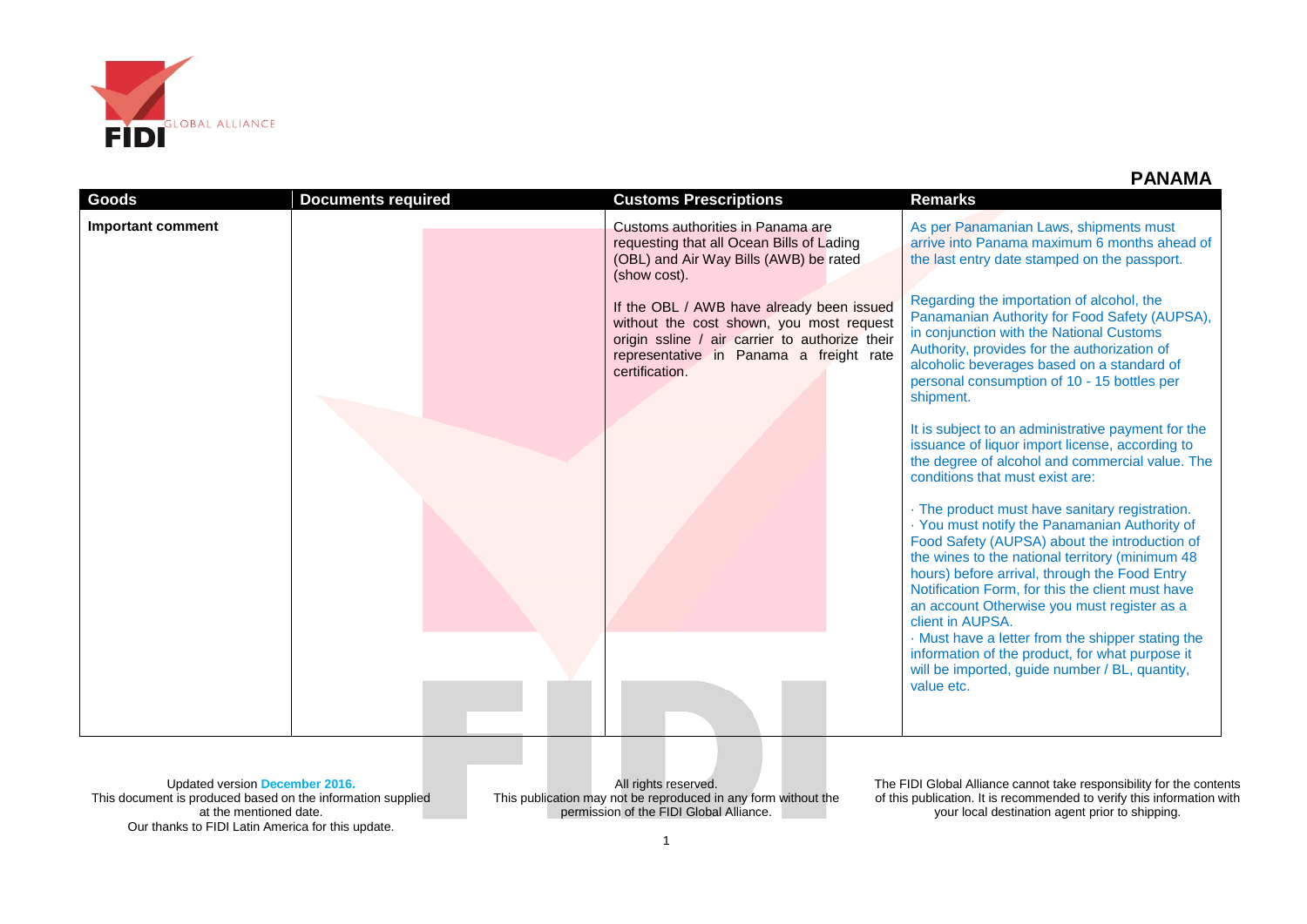

| Goods                                                 | <b>Documents required</b>                                                                                                                                                                                                                                                                                                                                                     | <b>Customs Prescriptions</b>                                                                                                                                                                                                                                                                                                        | <b>Remarks</b>                                                                                                                                                                                                                      |
|-------------------------------------------------------|-------------------------------------------------------------------------------------------------------------------------------------------------------------------------------------------------------------------------------------------------------------------------------------------------------------------------------------------------------------------------------|-------------------------------------------------------------------------------------------------------------------------------------------------------------------------------------------------------------------------------------------------------------------------------------------------------------------------------------|-------------------------------------------------------------------------------------------------------------------------------------------------------------------------------------------------------------------------------------|
| <b>Diplomat's removals</b>                            | Copy of passport.<br>$\bullet$<br>Original OBL / Express Release and<br>Spanish Inventory.<br>Original letter from the Embassy in<br>Panama requesting Previous Permit<br>addressed to Autoridad Nacional de<br>Aduanas.                                                                                                                                                      | All diplomats and public officials entering<br>with a diplomatic or official passport or those<br>who come with a contract from the<br>government have franchise privilege and will<br>not be subject to the usual inspection or<br>examination of household goods.                                                                 |                                                                                                                                                                                                                                     |
| <b>Household Goods and</b><br><b>Personal Effects</b> | There are multiple Visas in Panama, each one<br>has their own required documents:<br><b>RETURNING CITIZENS</b><br>Original or Notarized passport in Panama<br>*all pages.<br>Copy of Panamanian Cedula.<br>Copy of carnets and IDs from abroad.<br>Copy of utility bills dated 2 years ago since<br>arrival date.<br>Original OBL / Express Release and<br>Spanish Inventory. | Panamanian citizens returning to the country<br>after a time of no less than 2 years can<br>import tax-free all used items. Businessmen<br>who earn U.S. \$1000 or more per month can<br>apply for a special provisional visa allowing<br>some special benefits. Effects should arrive<br>no later than 6 months after his arrival. | All shipments must be inspected at port of entry,<br>but this is usually done at a Customs bonded<br>warehouse or shipper's residence at time of<br>delivery. This service is payable by the shipper<br>directly to the government. |
|                                                       | <b>FRIENDLY NATIONS VISA</b><br>Original or Notarized passport in Panama<br>including ID page and last entry stamp.<br>Copy of Visa Carnet or Original Letter<br>$\bullet$<br>from attorney stating Visa is in process **<br>Original OBL / Express Release and<br>Spanish Inventory.                                                                                         | ** If Visa is not ready, then an original letter<br>from attorney must be submitted to customs.<br>** If visa ID carnet is ready the letter from<br>attorney is no longer required.                                                                                                                                                 |                                                                                                                                                                                                                                     |

Updated version **December 2016.** This document is produced based on the information supplied at the mentioned date. Our thanks to FIDI Latin America for this update.

All rights reserved. This publication may not be reproduced in any form without the permission of the FIDI Global Alliance.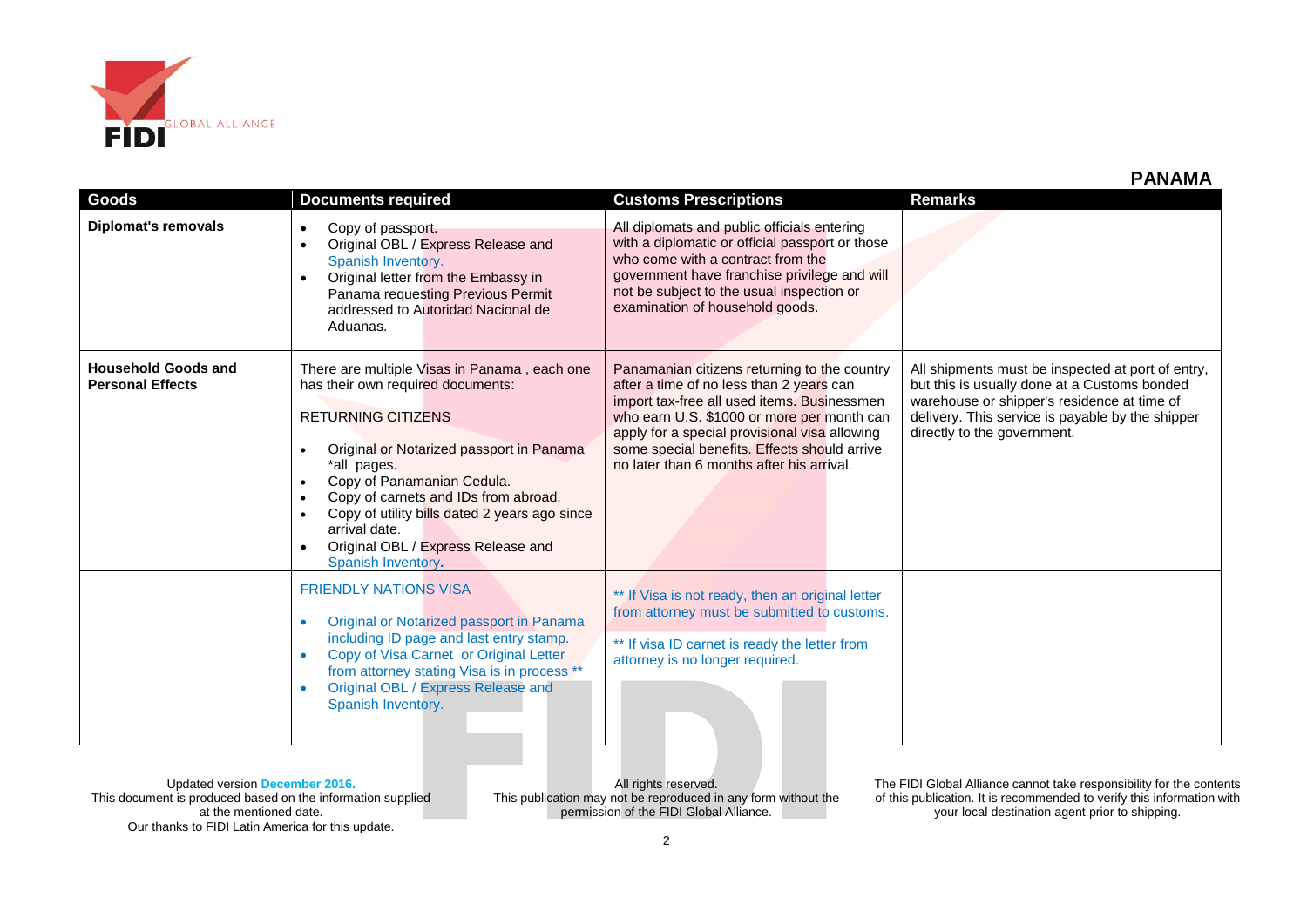

|              |                                                                                                                                                                                                                                                                                                                                                                                                                                                          |                                                                                                                                                                                                                                                                                                                   | $\blacksquare$ |
|--------------|----------------------------------------------------------------------------------------------------------------------------------------------------------------------------------------------------------------------------------------------------------------------------------------------------------------------------------------------------------------------------------------------------------------------------------------------------------|-------------------------------------------------------------------------------------------------------------------------------------------------------------------------------------------------------------------------------------------------------------------------------------------------------------------|----------------|
| <b>Goods</b> | <b>Documents required</b>                                                                                                                                                                                                                                                                                                                                                                                                                                | <b>Customs Prescriptions</b>                                                                                                                                                                                                                                                                                      | <b>Remarks</b> |
|              | <b>WORKING VISA</b><br>Original or Notarized passport in Panama<br>including ID page and last entry stamp.<br>Copy of Visa Carnet or work permit. **<br>$\bullet$<br>Original Letter of employment addressed to<br>$\bullet$<br>Autoridad Nacional de Aduanas.<br>Original Letter from attorney stating Visa is<br>$\bullet$<br>in process addressed to Autoridad<br>Nacional de Aduanas. **<br>Original OBL / Express Release and<br>Spanish Inventory. | ** If Visa is not ready, then an original letter<br>from attorney must be submitted to customs.<br>** If visa ID carnet is ready the letter from<br>attorney is no longer required.                                                                                                                               |                |
|              | <b>SELF SOLVENCY VISA</b><br>Original or notarized passport in Panama<br>$\bullet$<br>including ID page and last entry stamp.<br>Original OBL / Express Release and<br>$\bullet$<br>Spanish Inventory.<br>Copy of Visa Carnet or Original Letter from<br>the attorney addressed to Autoridad<br>Nacional de Aduanas**.<br>Original Letter from the bank in Panama<br>addressed to Autoridad Nacional de<br>Aduanas**.                                    | ** If Visa is not ready, then an original letter<br>from attorney must be submitted to customs.<br>** If visa ID carnet is ready the letter from<br>attorney is no longer required.<br>** Original Letter from the bank in Panama<br>stating the information of shipper's account.<br>The minimum is six figures. |                |

Updated version **December 2016.** This document is produced based on the information supplied at the mentioned date. Our thanks to FIDI Latin America for this update.

All rights reserved. This publication may not be reproduced in any form without the permission of the FIDI Global Alliance.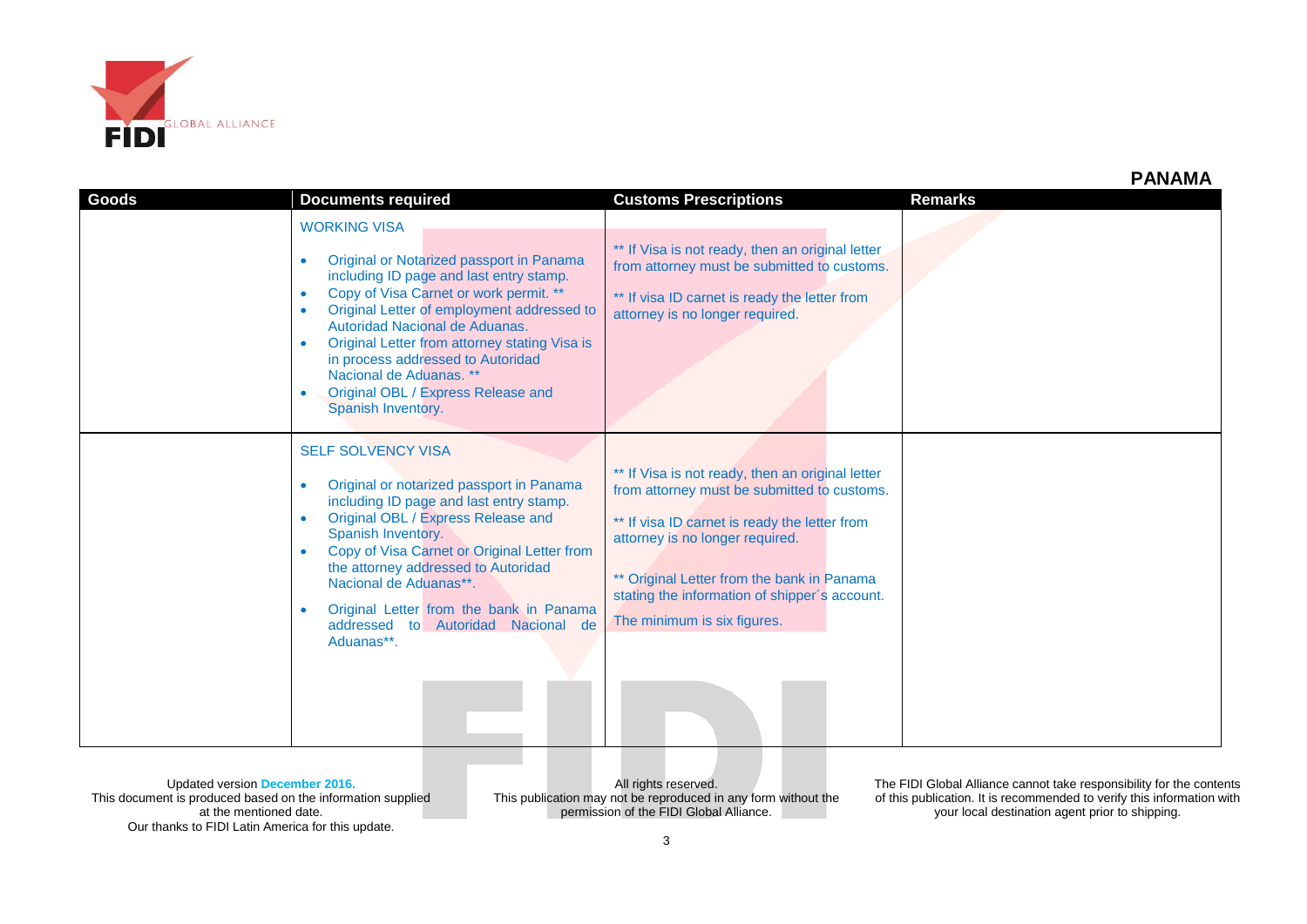

| Goods                   | <b>Documents required</b>                                                                                                                                                                                                                                                                                     | <b>Customs Prescriptions</b>                                                                                                                                                        | <b>Remarks</b> |
|-------------------------|---------------------------------------------------------------------------------------------------------------------------------------------------------------------------------------------------------------------------------------------------------------------------------------------------------------|-------------------------------------------------------------------------------------------------------------------------------------------------------------------------------------|----------------|
|                         | <b>PENSIONADO VISA</b><br>Original or notarized passport in Panama<br>including ID page and last entry stamp.<br>Original OBL / Express Release and<br>Spanish Inventory.<br>Pensionado Carnet or Original Letter from<br>the attorney addressed to Autoridad<br>Nacional de Aduanas.                         | ** If Visa is not ready, then an original letter<br>from attorney must be submitted to customs.<br>** If visa ID carnet is ready the letter from<br>attorney is no longer required. |                |
| <b>New furniture</b>    | Original Commercial or purchase invoice.<br>Copy of passport.<br>Original OBL / Express Release and<br>Spanish Inventory.                                                                                                                                                                                     | Subjected to import duties and taxes.<br>It is the Appraisal Department at Customs<br>who determines the amount to be paid.                                                         |                |
| <b>Pets and animals</b> | Health Certificate legalized at the<br>Panamanian Consulate (should include<br>vaccinations).<br>Vaccine Certificate or Carnet updated.<br>(Please verify with the Consulate if is<br>required to be legalized as well).<br>Passport of the owner.<br>Quarantine application form (provided by<br>the agent). | Should apply for a domiciliary quarantine 3<br>days before the arrival of the pet.                                                                                                  |                |
| <b>Vehicles</b>         | Original owner's certificate.<br>٠<br>Commercial or purchase invoice.<br>٠<br>Copy of passport.<br>Original OBL / Express Release.                                                                                                                                                                            | Subject to import duties and taxes, based<br>upon appraisal by Panama Customs.                                                                                                      |                |

Updated version **December 2016.** This document is produced based on the information supplied at the mentioned date. Our thanks to FIDI Latin America for this update.

All rights reserved. This publication may not be reproduced in any form without the permission of the FIDI Global Alliance.